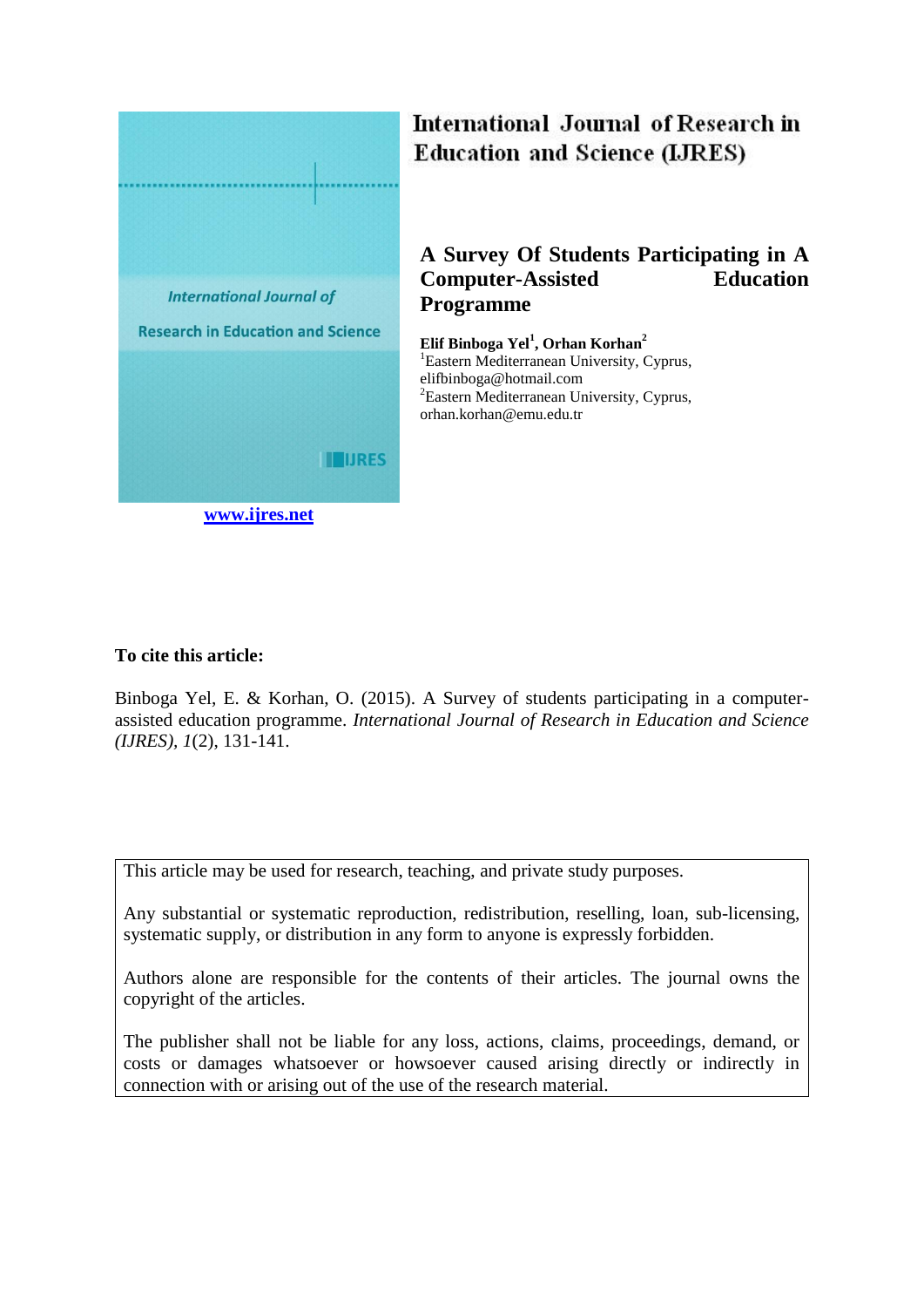

## **A Survey of Students Participating in a Computer-Assisted Education Programme**

**Elif Binboga Yel\* , Orhan Korhan** Eastern Mediterranean University, Cyprus

## **Abstract**

This paper mainly examines anthropometric data, data regarding the habits, experiences and attitudes of the students about their tablet/laptop/desktop computer use, in addition to self-reported musculoskeletal discomfort levels and frequencies of students participating in a tablet-assisted interactive education programme. A two-part questionnaire was used to collect data. Results revealed that students are experiencing musculoskeletal discomforts highly at the neck, lower back and upper back regions.. The survey results are of critical importance because making reasonable recommendations to the new generations for healthy use of desktop/laptop/tablet computers is only possible if we can understand the relationships and risk factors involved in and eliminate the risks to prevent musculoskeletal discomfort.

**Key words:** Tablet; Laptop; Desktop; Musculoskeletal discomfort

## **Introduction**

Getting acquainted to technologies such as laptop or tablet computers at very early ages can be good with the perspective of training employees with skills to meet on-going demand of technologically skilled workforce of today's world. Besides, such modern portable technologies are playing an ever-increasing role in the lives of children with the widespread availability and usefulness of the the Internet. However, given the fact that musculoskeletal development of children and adolescents is still on going, potential musculoskeletal problems resulting from usage of such technologies must not be disregarded.

There are some studies in the literature reporting that there exists prevalence of musculoskeletal discomfort in children and/or adolescents using portable technologies like laptops and tablets [Straker et al. (1997), Harris and Straker (2000), Greig et al. (2005), Sommerich et al. (2007), Straker et al. (2008)]. However, to the best of our knowledge none of the existing studies focusing on laptop or tablet computer use of children (and/or adolescents) involved children (and/or adolescents) from all grades of middle school and high school (6th, 7th, 8th, 9th, 10th, 11th and 12th graders). This paper tries to fill this gap by studying experienced musculoskeletal discomfort by the students of a combined middle and high school in northern Cyprus (6th, 7th, 8th, 9th, 10th, 11th and 12th grades), which is running a computer-assisted interactive education programme.

186 students participated in a two-part questionnaire for obtaining general information on children's habits related to desktop/laptop/tablet computer use, relationship between demographics of the subjects and the frequency of musculoskeletal discomfort they experience, relationship between their daily use of such technologies and musculoskeletal discomfort they experience in their upper limb body parts, as well as study the correlation between musculoskeletal discomfort and their laptop, desktop, and tablet use.

## **Methods**

-

## **Data Collection**

In order to achieve generalizability, students from different state and private high schools were aimed as potential participants. Thus, students with varying demographic structure and sociocultural background were guaranteed to participate in this research. At the time of the study, certain state and private schools have adapted computer-assisted interactive education in some particular lectures in northern Cyprus. A total of 200

<sup>\*</sup> Corresponding Author: *Elif Binboğa Yel, elifbinboga@hotmail.com*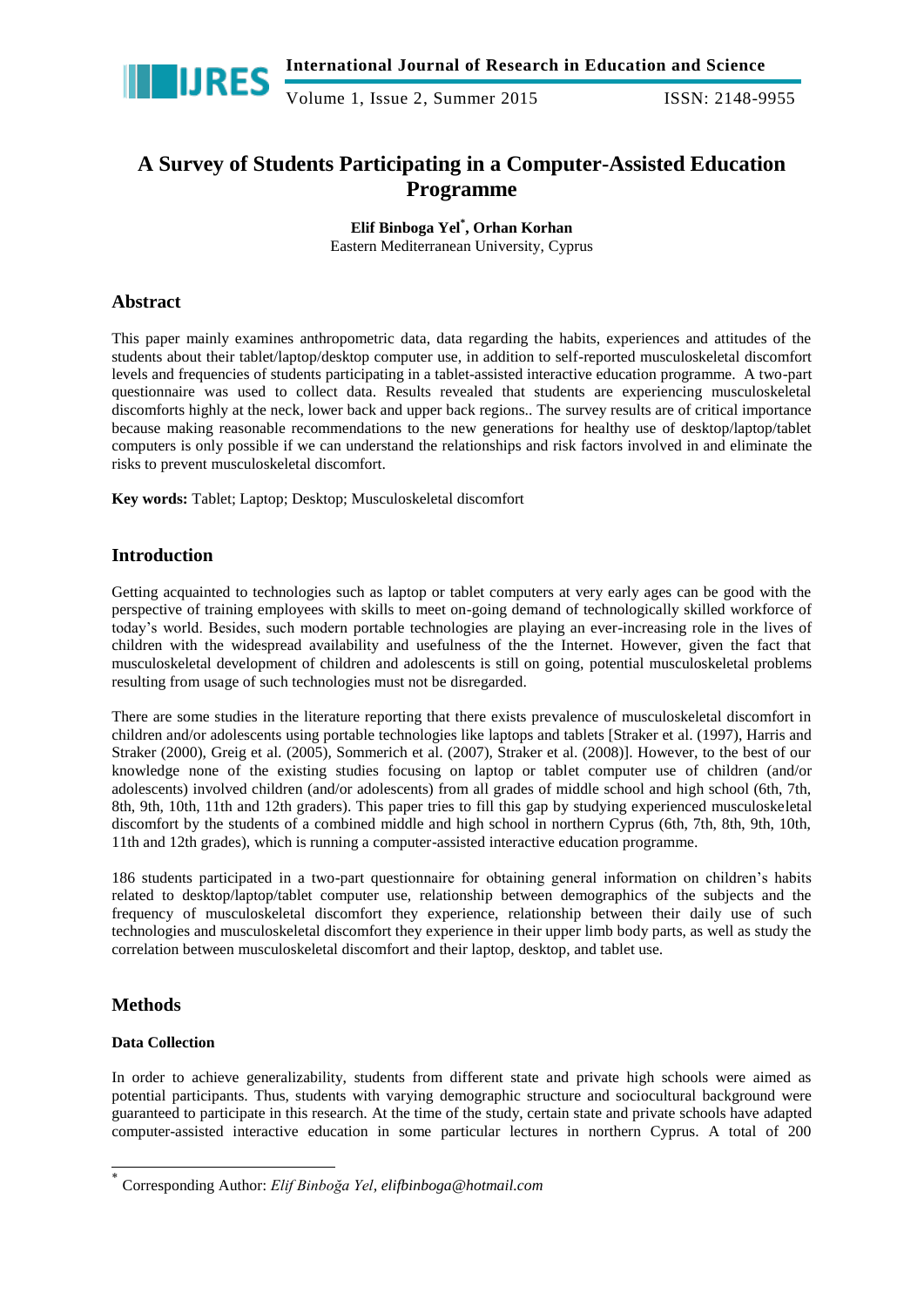questionnaires were distributed to all classes in the schools. At the end, a total of 186 students consented to participate in the survey of the study. Thus, a total of 186 questionnaire forms were completed and collected back. In other words, we had a response rate of 93% from those whose parents gave written consent to participate in the study.

#### **Study Design and the Questionnaire**

The study design involved a cross-sectional survey of children using computer for educational purposes and data was collected during in January-April 2015. The questionnaire was composed of two parts; first part of the utilized questionnaire tool is derived from the Dutch Musculoskeletal Questionnaire (DMQ), which was originally developed by Hildebrandt et al. (2001). The standard DMQ have been modified and shortened in order to fit the needs of the study. This section of the questionnaire part sought information on background variables (like age, height, weight, gender), on reasons, location, duration and history of desktop/laptop/tablet computer use of the participants, and on emotional background of the participants while using a desktop/laptop/tablet computer, and on lifestyle of the participants (sports activities, smartphone usage etc.).

A way for determining prevalence of musculoskeletal complaints is through the use of symptom surveys (Hedge et al. 1999). The second part is composed of SS-CMDQ, which is an adaptation of CMDQ (a symptom survey). SS-CMDQ, which includes a body map diagram to track the locations of musculoskeletal discomfort, was administered to study the correlation between musculoskeletal discomfort and tablet computer use. It should be noted that most of the students uses their tablets with desk stands in accordance with the school's policies.

The resulting two-stage questionnaire tries to obtain a representation of the relationships between the desktop/laptop/tablet use and musculoskeletal symptoms among students using tablet computers in classrooms. In general, the questionnaire included a combination of measures for evaluating musculoskeletal outcomes related to children's desktop/laptop/tablet exposure for educational purposes.

#### *Development of the Questionnaire Questions*

First four questions of the first part of the questionnaire, which are asking age, gender, height and weight of the participants, aim to collect demographic data in order to be able to describe the study population. This descriptive demographic data helps to identify range of ages, weight, height etc. of our sample population. These questions are also useful in comparing demographics related changes in reported musculoskeletal symptoms. The fifth question of the first part inquired about the type of computer preferred by the students (desktop/laptop/tablet computer). This is to determine whether there is a difference in the frequency and level of musculoskeletal discomfort experienced between the students who are exposed to one of these technologies and the students who are exposed to all or more than one of these technologies. Or to find an answer to the question "does any of the three types of computer used increase the frequency of level of discomfort experienced?" Question 6, which asks about the activities that the subjects are using the computers (all three types) for and the corresponding durations of use, is designed to check whether engaging in a specific activity and/or using the mentioned types of computers for that specific activity for long periods of time results in an increased amount of reported discomfort or pain? Question 6 helps us to determine the average duration of computing time for students in different grades on a typical school day.

The questions related to the setting (home, school etc.) of computer (three computer types - desktop, laptop and tablet computers) use or duration of span of computer use are asked to determine whether the mostly preferred setting or duration of span of computer use related to the amount and/or area of pain. Questions from 9 to 11 check whether the experienced feelings of subjects regarding desktop/laptop/tablet computers correlates with the frequency of discomfort experienced in any body region. Question 12 is designed to ascertain if students engaging in certain artistic or physical activities report less discomfort compared to other students. Question 13 is to identify whether the students experienced accidents or had injuries in the past one year. The students with "Yes" answers to this question shall be removed from investigations regarding reported pain to avoid involving the effects of an accident in evaluation of computer use related pain. The last question of the first part of the questionnaire checks if the durations of smart phone use correlate with the frequency of amount of musculoskeletal discomfort.

Second part of the questionnaire (SS-CMDQ) is a one-page addition to the first part, which addresses the frequency (in the past week) and level of musculoskeletal discomfort and pain as well as the effect of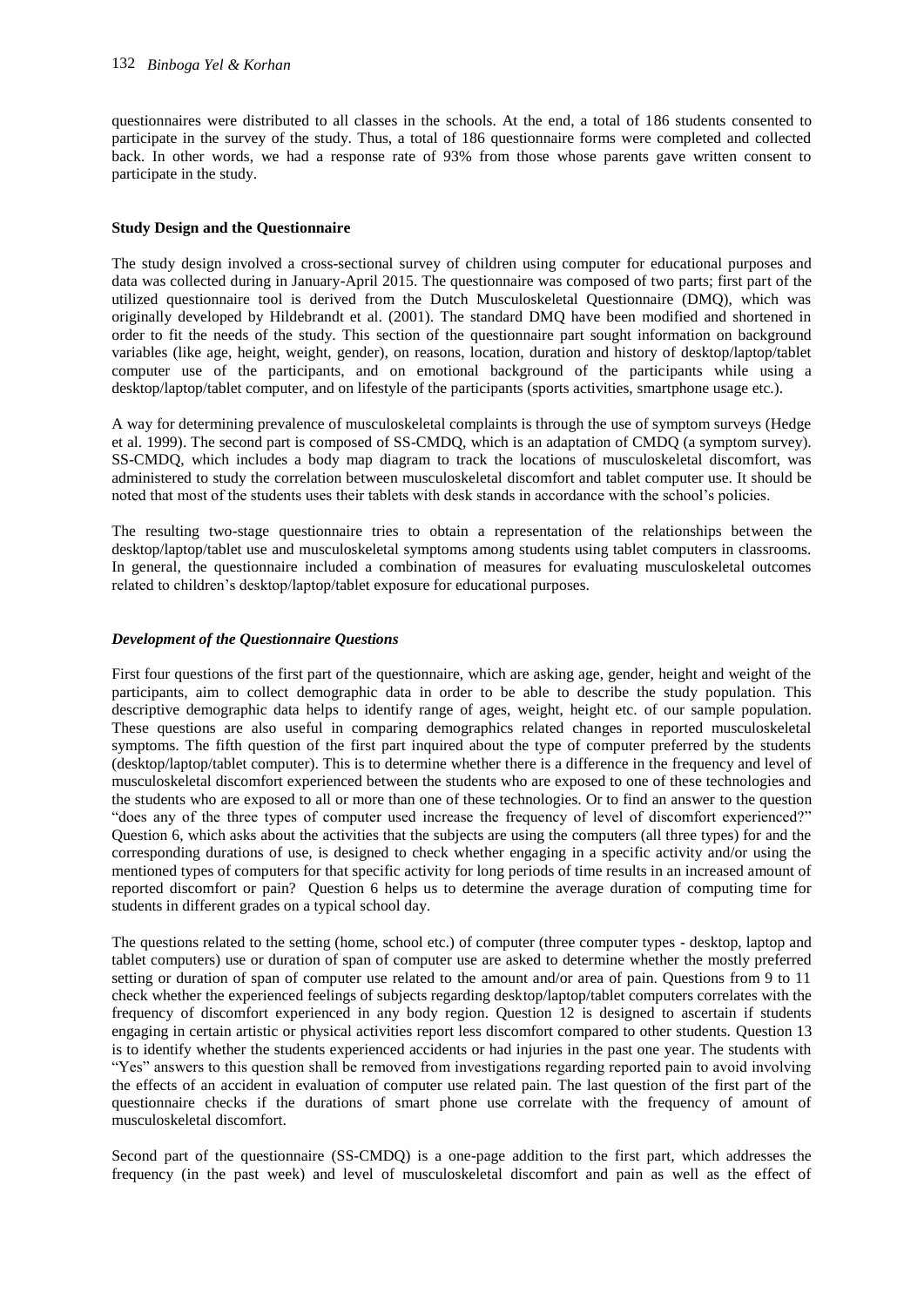experienced musculoskeletal discomfort to the performance of academic activities. In order to help selfadministration of the questionnaire by reporting musculoskeletal complaints with respect to the corresponding body regions, this part of the questionnaire involves a body map to assist with identification of body regions and quantification of discomfort. The SS-CMDQ asks sixty questions about the frequency of musculoskeletal discomfort/pain in 20 body parts referring to the previous week. The frequency of discomfort is assessed on a scale from 0 (none) to 4 (several times a day) and level of discomfort from is assessed on a scale ranging from 1 (slightly uncomfortable) to 3 (very uncomfortable).

#### **Survey Administration**

The two-part questionnaire was administered in approximately 20-25 minutes in all classrooms. The participants were provided with both Turkish and English version of the two-stage questionnaire. The first part, which has been developed in this study using the DMQ, was translated into Turkish. Both Turkish and English versions of the SS-CMDQ part have already been developed by Erdinç and Ekşioğlu (CUergo ,1999).

The SS-CMDQ part of the survey process is also analysed for determining the possible postural problems of the participants. Discriminant Analysis was applied to determine whether a set of variables is effective in predicting category membership, and to identify statistically significant factor(s) which contribute(s) formation of the musculoskeletal discomfort due to laptop, dekstop, and tablet use.

#### **Results**

#### **Descriptive Statistics**

The results of the questionnaire revealed that 47.3% of the respondents were male students, and 52.7% were female students. Table 1 illustrates the demographic structure of the students.

| Table 1. Student demographics $(n=186)$ |                      |             |           |  |  |  |  |
|-----------------------------------------|----------------------|-------------|-----------|--|--|--|--|
| <b>Variables</b>                        | Range                | <b>Mean</b> | Std. Dev. |  |  |  |  |
| Age                                     | 11-20                | 14.64       | 2.505     |  |  |  |  |
| Height                                  | $1.37 - 1.87$ m      | 1.63        | 0.116     |  |  |  |  |
| Weight                                  | $30 - 96 \text{ kg}$ | 56.31 kg    | 14.995    |  |  |  |  |

Majority of the students (a total of 70.1%) stated that they were using either a combination of tablet, laptop, and desktop computers, or all of them in their daily life. Only 29.8% of the students provided that they were using only one of tablet, laptop, and desktop computer (table 2)

| Table 2. Tablet / Laptop / Desktop use habits $(n=186, \text{hops}=2)$ |       |    |  |  |  |  |
|------------------------------------------------------------------------|-------|----|--|--|--|--|
| Only tablet                                                            | 4.3%  | 8  |  |  |  |  |
| Only laptop                                                            | 17,9% | 33 |  |  |  |  |
| Only desktop                                                           | 7.6%  | 14 |  |  |  |  |
| Desktop & laptop                                                       | 14,1% | 26 |  |  |  |  |
| Laptop & tablet                                                        | 18,5% | 34 |  |  |  |  |
| Desktop & tablet                                                       | 12,5% | 23 |  |  |  |  |
| All                                                                    | 25,0% | 46 |  |  |  |  |

Figure 1 shows "communication" is not a preferred reason of use laptop, desktop, and tablet computers among students. Majorities of those who use any of laptop, desktop, and tablet for communication purpose, use these computers for less than 1 hour.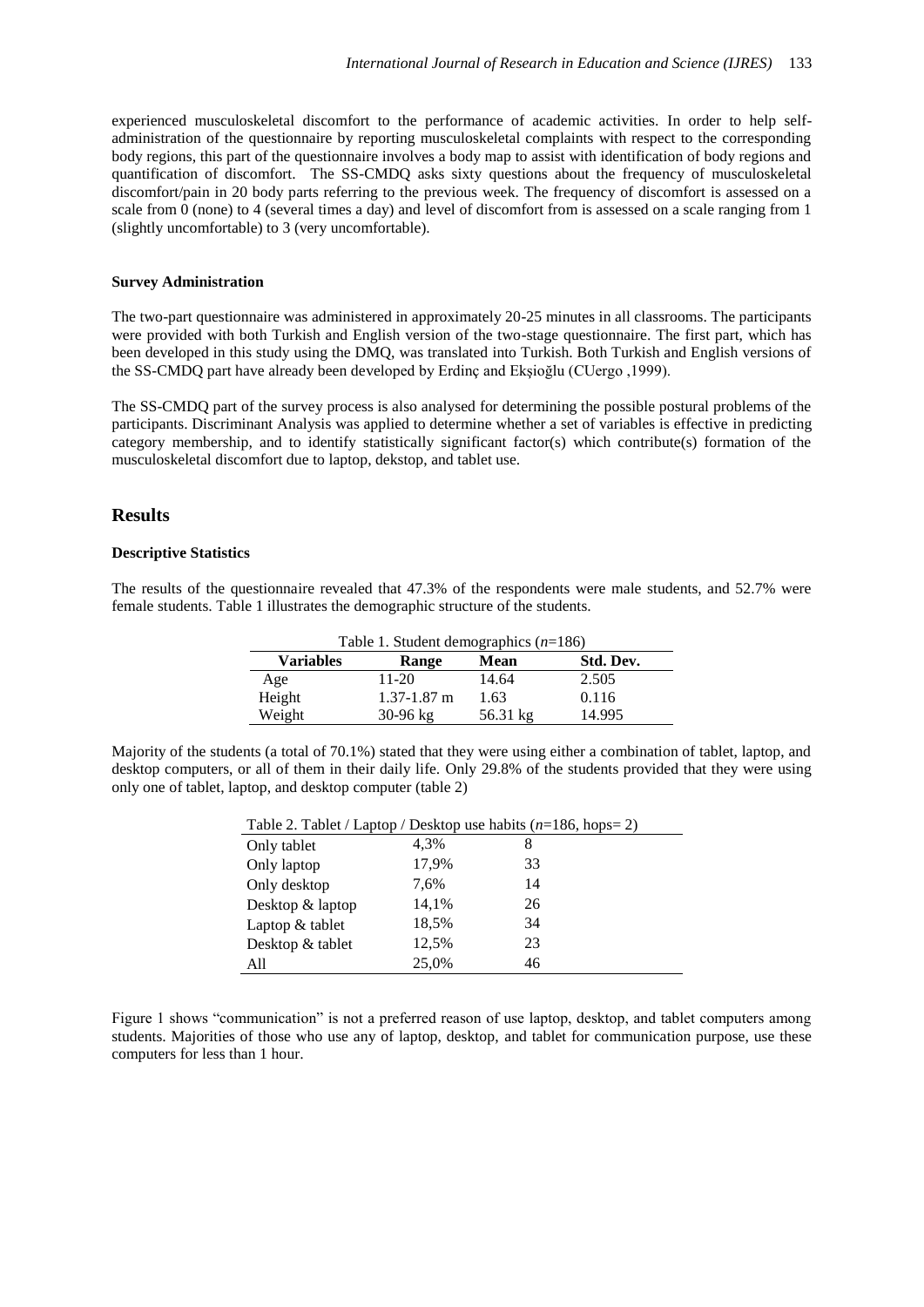

Figure 1. Use of laptop, desktop, and tablet for communication purpose (*n*=186, hops= 2)

Unexpectedly, a very high majority of the students provided that they were not using any of laptop, desktop, and tablet computers for playing games. When they play games, students prefer laptop, tablet, and desktop computers respectively (Figure 2).



Figure 2. Use of laptop, desktop, and tablet for playing games  $(n=186, \text{hops}= 2)$ 

Expect laptop users, majority of the students stated that they do not use desktop and tablet to watch films. However, more than half of the participants provided that they used laptop to watch films (Figure 3).



Figure 3. Use of laptop, desktop, and tablet to watch films (*n*=186, hops= 2)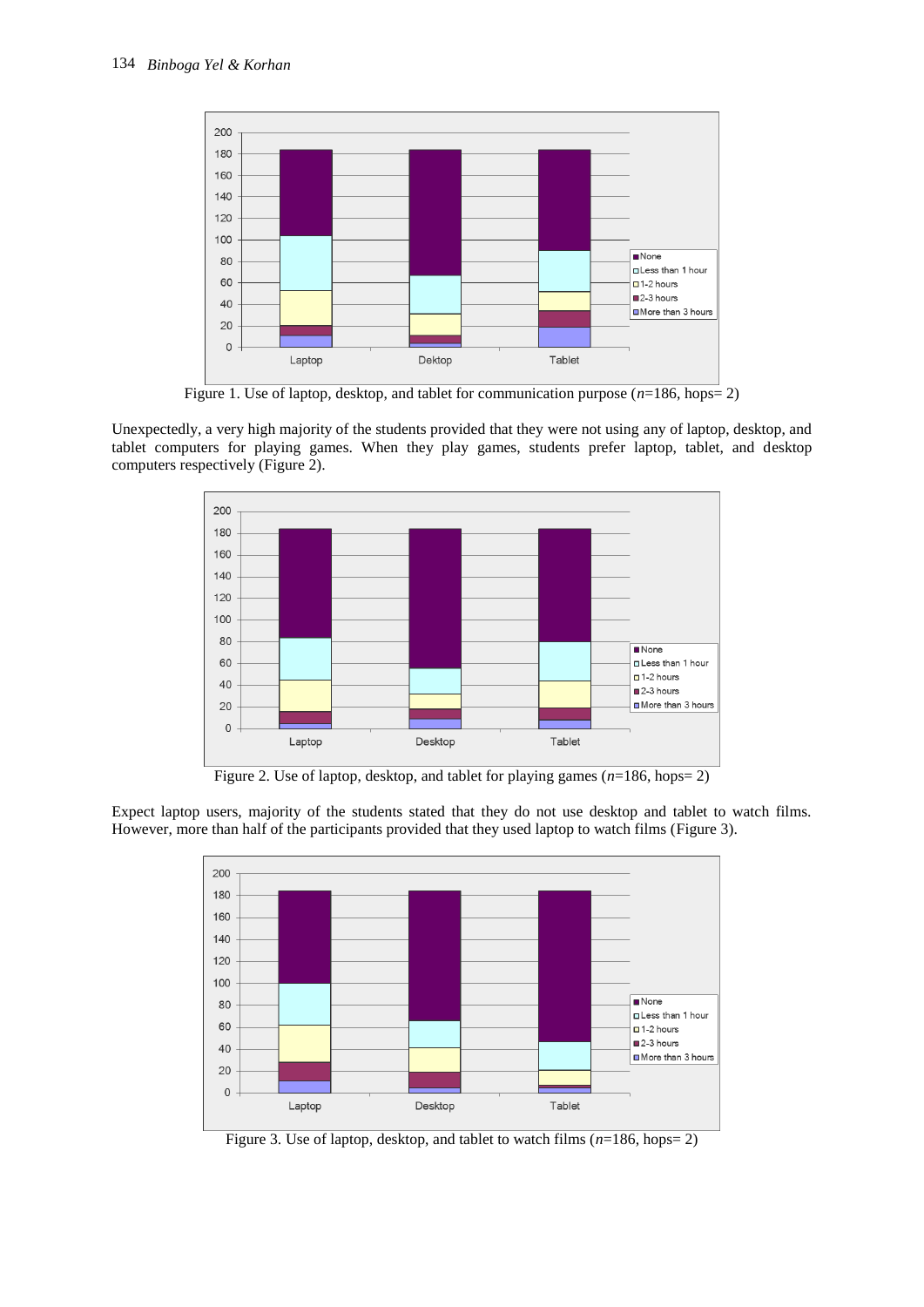A very high majority of the students provided that they do not use any of laptop, desktop, or tablet computers for studying outside the school. Tablets, particularly, were observed to be least preferred computers for studying purposes outside the school. On the other hand, when they study, students provided that they prefer laptop computer (Figure 4).



Figure 4. Use of laptop, desktop, and tablet to study outside the school (*n*=186, hops= 2)

Tablets were observed to be the least used computer at schools, whereas almost one third of the students stated that they use laptops during the lecture (Figure 5).



Figure 5. Use of laptop, desktop, and tablet during lectures at school (*n*=186, hops= 2)

Laptops were stated to be the most preferred computer for internet surfing by the students, whereas desktops were not popular among students for the same purpose. However, tablets were observed to challenge the laptops for internet surfing. During tablet use, the number of internet surfers for less than 1 hour and 1-2 hours were also observed to be very close (Figure 6).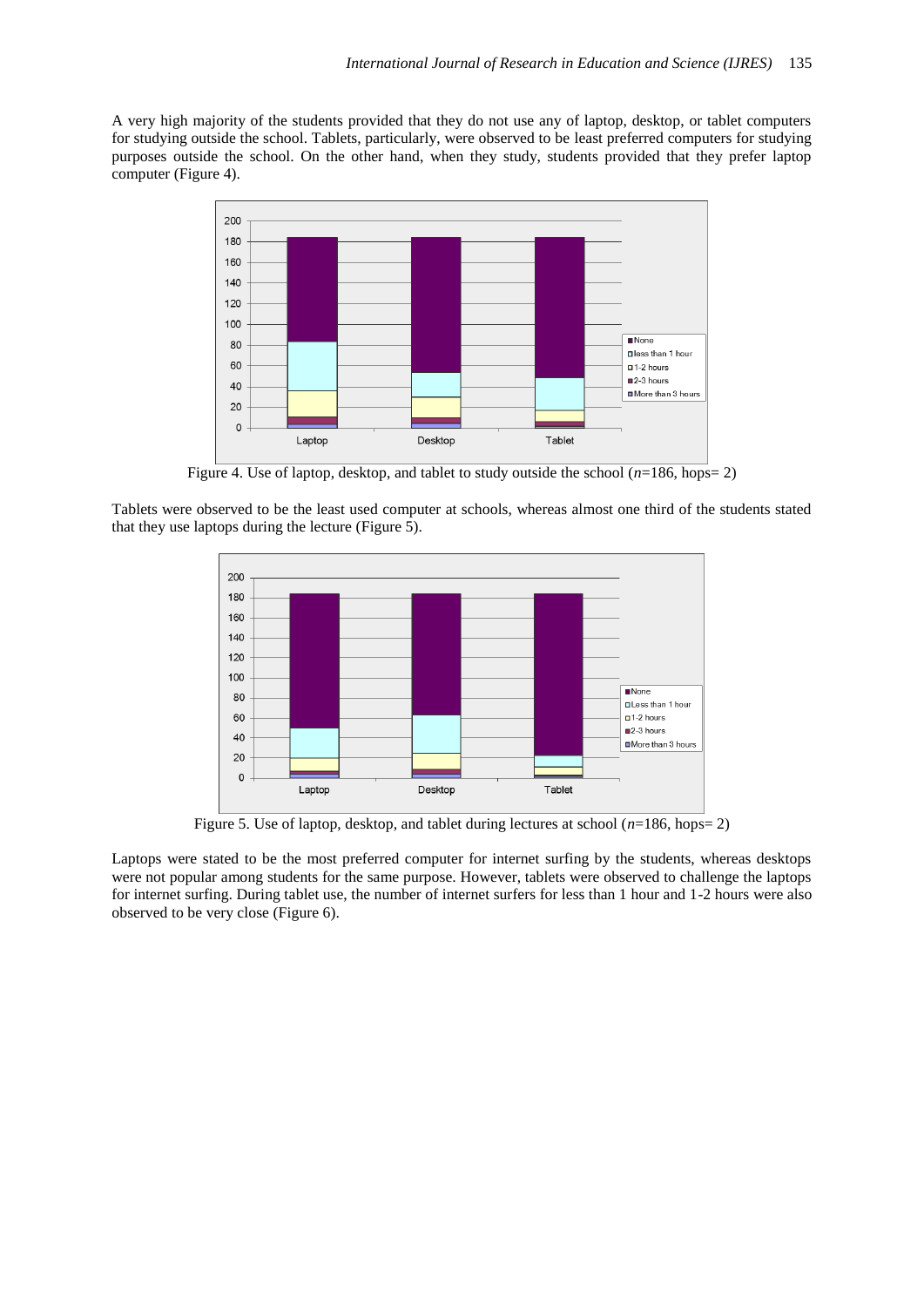

Figure 6. Use of laptop, desktop, and tablet for internet surfing  $(n=186, hops=2)$ 

Figure 7 illustrates that the majority of the students do not use any of laptop, desktop, and tablet for reading newspaper, book, magazines, etc… Those who use laptop, desktop, and tablet for reading were observed to spend less than 1 hour per day.



Figure 7. Use of laptop, desktop, and tablet for reading (n=186, hops= 2)

Most of the students provided that they do not use laptop, desktop, and tablet computers to write dairies, blogs, and posts on to the internet (see Figure 8). Among those who write dairies, blogs, and posts, laptops were observed to be the most preferred computer type.



Figure 8. Use of laptop, desktop, and tablet for writing blogs, posts, dairies (*n*=186, hops= 2)

Student participants provided that at home they mostly use desktop, laptop, and desktop computers more than at school and other places. Laptop use at home was observed to be the most common answer provided (73.9%),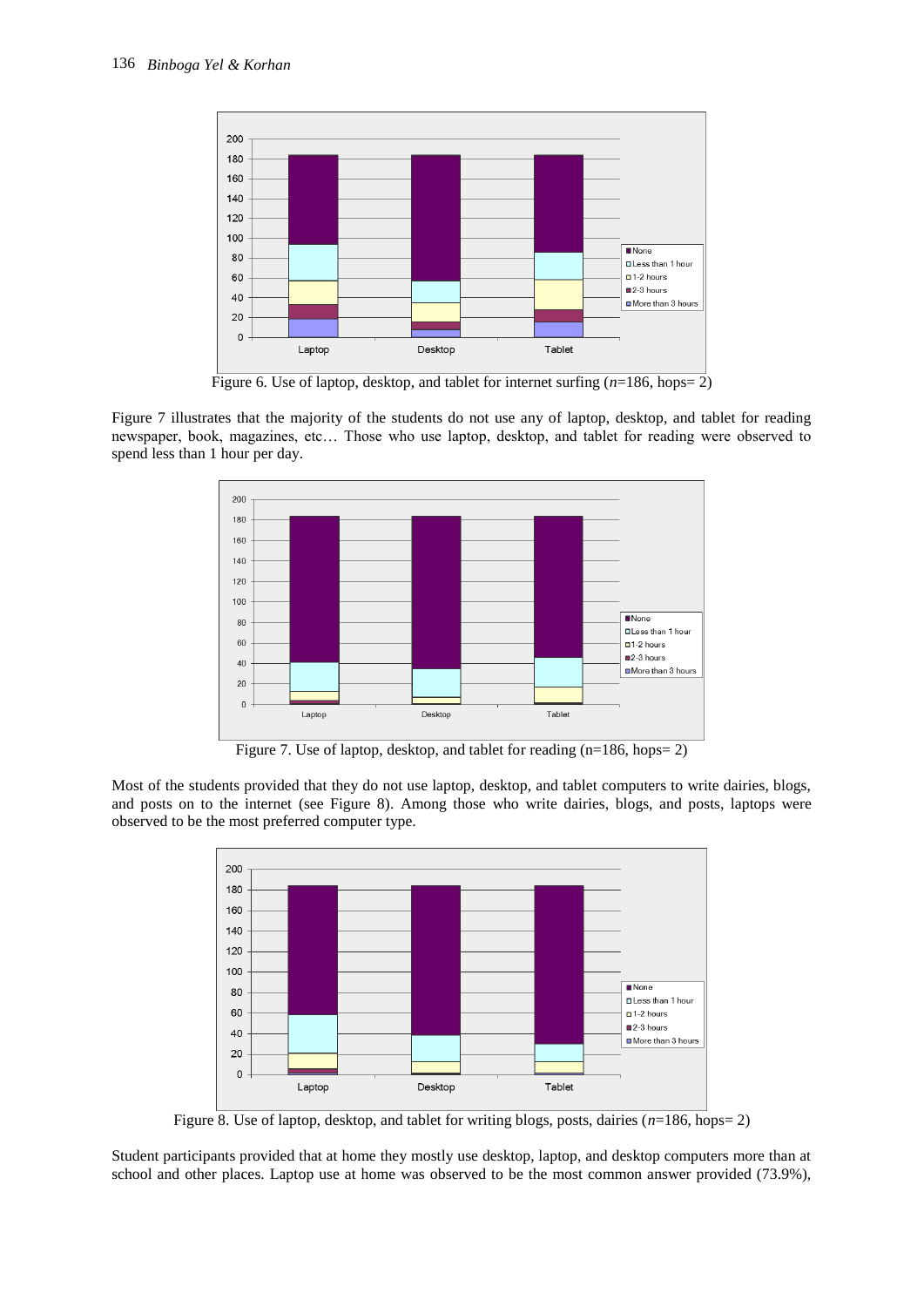and this was followed by tablet use at home (52.7%). Because of the mobility of the tablet computers, students stated that they use tablet computer at other places (7.1%) than home and school (Table 3).

| Table 3. Place of computer use mostly $(n=186)$ |                |        |               |  |  |  |  |
|-------------------------------------------------|----------------|--------|---------------|--|--|--|--|
| <b>Place of use</b>                             | <b>Desktop</b> | Laptop | <b>Tablet</b> |  |  |  |  |
| None                                            | 34,8%          | 21,2%  | 37.0 %        |  |  |  |  |
| At home                                         | 39,1%          | 73,9%  | 52.7 %        |  |  |  |  |
| At school                                       | 22,8%          | 1,1%   | 3.3 %         |  |  |  |  |
| Other                                           | 3,3%           | 3,8%   | 7.1 %         |  |  |  |  |

Table 4 illustrates that a majority of the students have been using desktop, laptop, and tablet computers for more than 1 year. Even though laptops were stated to be the most common used computer type (67,9%), the mean year of use for desktop computers were observed to be the highest (5,53 years).

| Table 4. Years of computer use $(n=186)$ |                |          |               |  |  |  |  |
|------------------------------------------|----------------|----------|---------------|--|--|--|--|
|                                          | <b>Desktop</b> | Laptop   | <b>Tablet</b> |  |  |  |  |
| None                                     | 33,7%          | 21,7%    | 37,5%         |  |  |  |  |
| Less than 1 year                         | 7.1%           | 10,3%    | 14,1%         |  |  |  |  |
| More than 1 year                         | 59,2%          | 67,9%    | 48,4%         |  |  |  |  |
| Mean                                     | 5.53           | 4.24     | 3,37          |  |  |  |  |
| Std. Dev.                                | 3,129          | 2,322    | 2,263         |  |  |  |  |
| Range                                    | 1 - 16         | $1 - 16$ | 1 - 16        |  |  |  |  |

Table 5 shows that happiness during laptop use was the most frequent feeling experienced by the students, which was followed by happiness during tablet use. Moreover, the negative feelings (frustration, anger, irritation, confusion, and nervousness) experienced were comparatively less than those positive feeling. Thus, this finding suggests that the students are technology friendly, and they are mostly comfortable during desktop, laptop, and tablet use.

| Table 5. Feelings experienced during computer use $(n=186, \text{hops}=2)$ |
|----------------------------------------------------------------------------|
|----------------------------------------------------------------------------|

|                    | <b>Desktop</b> | Laptop  | Tablet  |
|--------------------|----------------|---------|---------|
| None               | 35.9 %         | 21.2 %  | 37.5 %  |
| <b>Frustration</b> | 8.2 %          | 6.0%    | 4.3 %   |
| Excitement         | 18.5 %         | 21.2 %  | 25.0 %  |
| Amazement          | 9.8%           | 7.1 %   | $6.5\%$ |
| Suprise            | 7.1 %          | 5.4 %   | 8.2 %   |
| Anger              | 10.3 %         | $6.5\%$ | 10.3 %  |
| Irritation         | 13.6 %         | $9.2\%$ | 4.9 %   |
| Confusion          | $9.2\%$        | 8.7%    | 6.5%    |
| <b>Nervousness</b> | 7.6 %          | 4.9%    | 4.3 %   |
| <b>Happiness</b>   | 32.6 %         | 43.5 %  | 38.6 %  |
| Other              | 11.4 %         | 17.4 %  | 10.9 %  |

The physical / sport activities presented in Table 6 were selected from the literature which are associated and can result in musculoskeletal discomforts. The most common physical activities and sports provided by the students were observed to be football (39,7%), walking (38%), biking (26,1%), basketball (23,4%), and swimming (21,3%).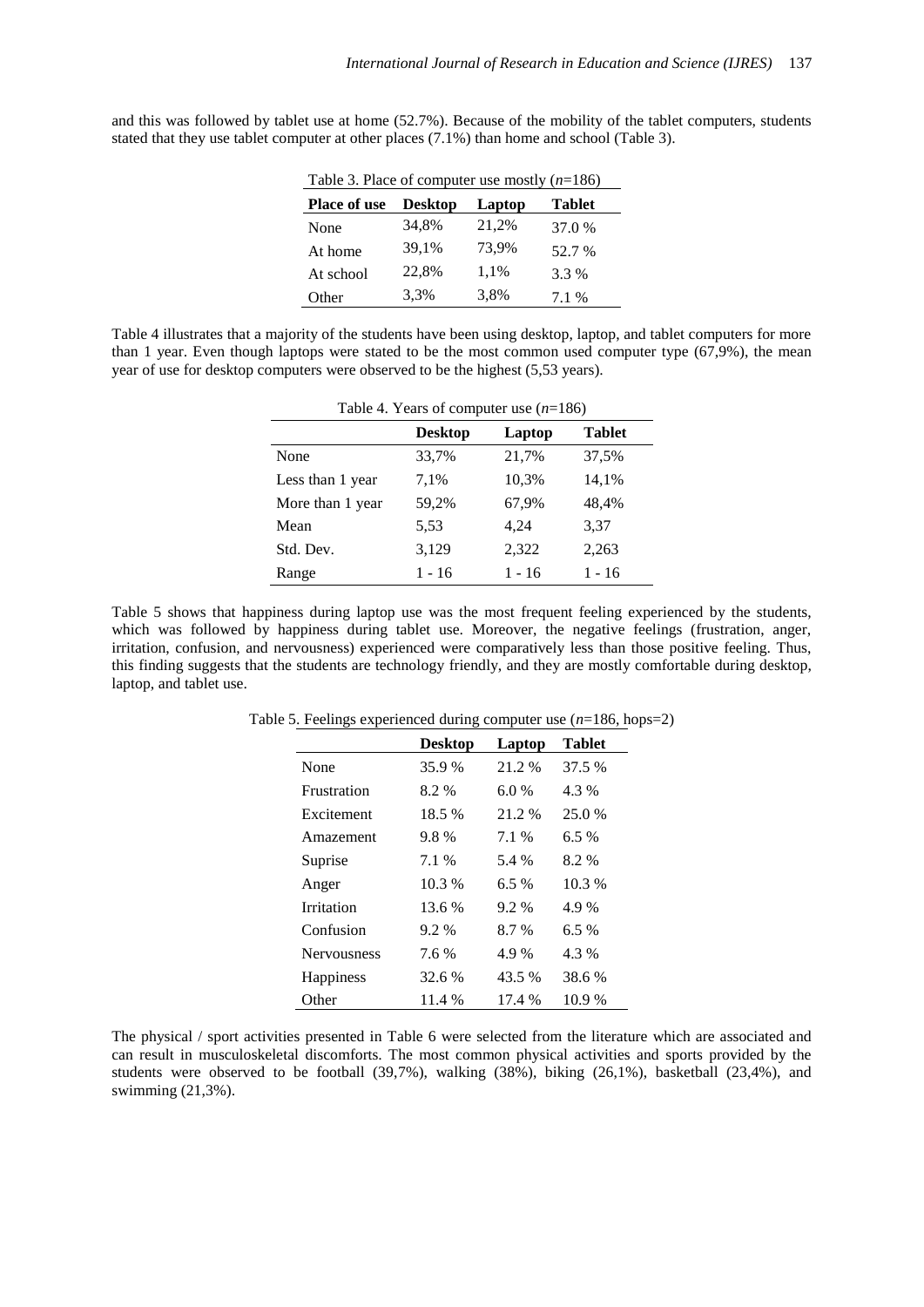|                                  |                          | Tuble 0. I Hypical / sport activities involved $(n-100, 100p-2)$ |                          |              |                 |
|----------------------------------|--------------------------|------------------------------------------------------------------|--------------------------|--------------|-----------------|
| <b>Activity</b>                  | <b>Response Activity</b> |                                                                  | <b>Response Activity</b> |              | <b>Response</b> |
| Athletics                        | 13.6 %                   | Boxing                                                           | 4.9 %                    | Table Tennis | 5.4 %           |
| Aerobics                         | $0.0\%$                  | Dance                                                            | 13.6 %                   | Tennis       | 9.8%            |
| <b>Badminton</b>                 | 7.6 %                    | <b>Fitness</b>                                                   | 10.9 %                   | Volleyball   | 19.0 %          |
| Basketball                       | 23.4 %                   | Football                                                         | 39.7 %                   | Walking      | 38.0%           |
| Horse riding                     | 3.3 %                    | Hentball                                                         | 6.0 %                    | Swimming     | 21.2 %          |
| <b>Biking</b>                    | 26.1 %                   | Gymnastics                                                       | 4.3 %                    | Other        | 16.8%           |
| <b>Playing Music Instruments</b> | 12.5 %                   |                                                                  |                          |              |                 |

Table 6. Physical / sport activities involved  $(n=186, \text{hons}=2)$ 

Musculoskeletal discomforts are not only associated with the physical / sport activities involved, but also accidents or injuries experienced can result in these discomforts. Figure 9 illustrates the body regions affected in an accident or due to an injury. The majority of the students (75%) stated that they were not involved in an accident or an injury. However, 8,2% of the students provided that their heads and ankles/feet were affected due to an accident/injury.



Figure 9. Body regions affected in an accident / injury (*n*=186, hops=2)

Likewise computer use, smart phone use involves in repetitive motions, which also contributes to musculoskeletal discomforts. Table 7 shows that 42,4% of the students use smart phones for long hours in a normal school day, with a mean of 3,26 hours, and standard deviation of 1,837 hours.

Table 7. Use of smart phones for long hours during a normal school day

| <b>Answer</b> | <b>Response</b> |
|---------------|-----------------|
| No            | 57.6 %          |
| Yes           | 42.4 %          |
| Mean          | 3,26            |
| Std. Dev.     | 1,837           |
| Range         | 1 - 6           |

Table 8 illustrates the experiences of ache, pain, and discomfort in the specified body regions of the students. It was observed that such discomforts were reported mostly at the neck (31,52%), lower back (23,37%), and upper back (18,48%) 1-2 times during the last week. However, experiencing the ache, pain and discomforts 3-4 times during the last week were observed at the upper back (14,13%), lower back (8,70%), and neck (7,07%), respectively. Once in every day, and several times every day experiences of ache, pain, and discomfort were not significantly reported by the students.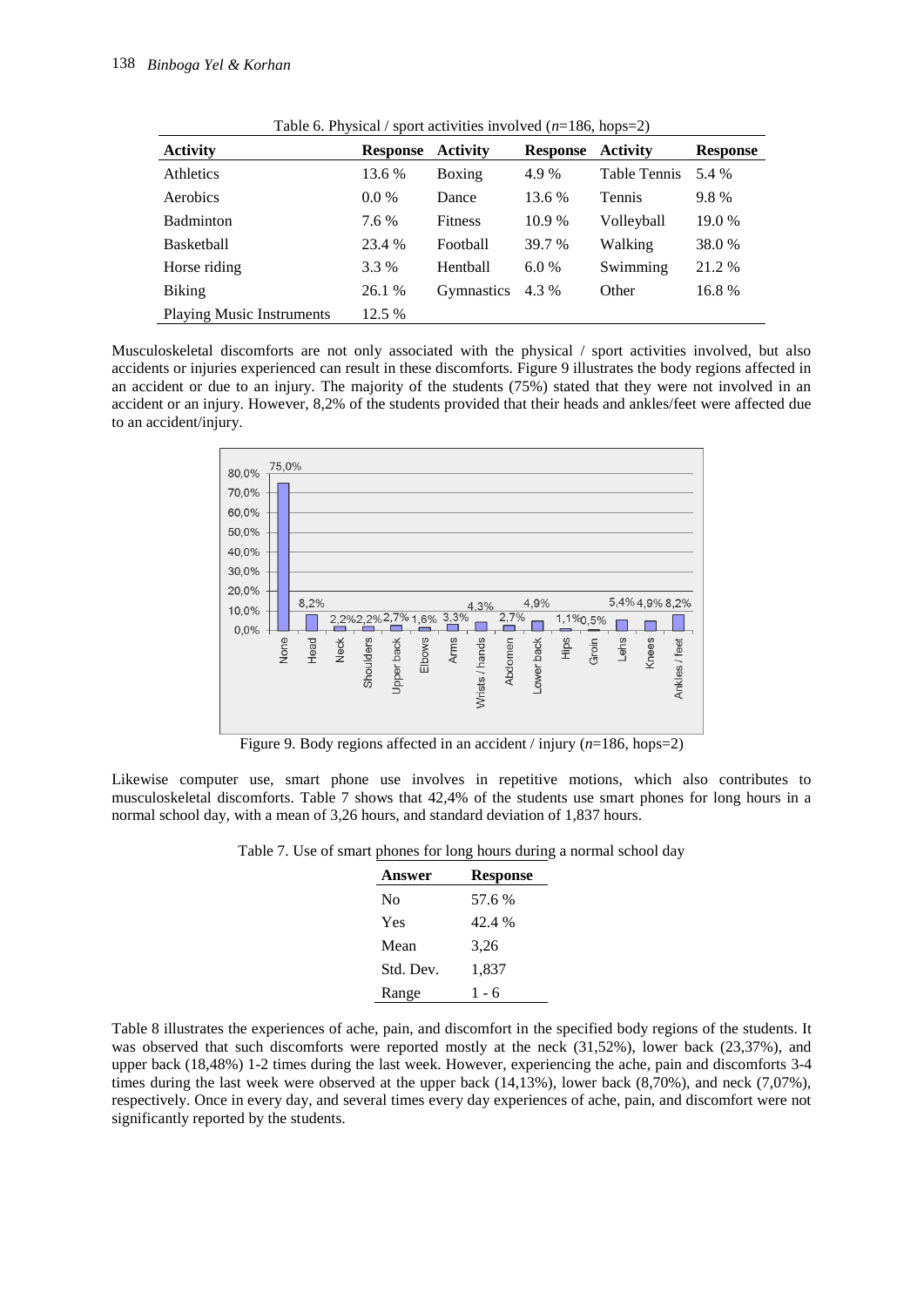| <b>Answer Options</b> | Never  | week   | 1-2 times last 3-4 times last   Once every   Several times<br>week | day   | every day | Slightly | Moderately | <b>Very</b><br>Uncomfortable Uncomfortable Uncomfortable | <b>Not at all</b> | Slightly<br><b>Interfered</b> | Substantially<br>Interfered |
|-----------------------|--------|--------|--------------------------------------------------------------------|-------|-----------|----------|------------|----------------------------------------------------------|-------------------|-------------------------------|-----------------------------|
| Neck                  | 48,37% | 31,52% | 7,07%                                                              | 2,72% | 3,26%     | 36,36%   | 16,78%     | 3,50%                                                    | 29,08%            | 24,82%                        | 2,84%                       |
| Shoulder (Right)      | 67,93% | 11,41% | 2,72%                                                              | 1,09% | 4,35%     | 11,89%   | 9,79%      | 4,90%                                                    | 19,15%            | 9,93%                         | 1,42%                       |
| Shoulder (Left)       | 73,37% | 8,70%  | 2,17%                                                              | 1,63% | 1,09%     | 9,09%    | 8,39%      | 2,10%                                                    | 17,73%            | 4,26%                         | 2,84%                       |
| <b>Upper Back</b>     | 50,00% | 18,48% | 14,13%                                                             | 3,80% | 4,89%     | 25,87%   | 20,28%     | 6,29%                                                    | 29,08%            | 20,57%                        | 3,55%                       |
| Upper Arm(Right)      | 76,09% | 8,15%  | 2,72%                                                              | 0,00% | 0,00%     | 9,79%    | 4,90%      | 1,40%                                                    | 18,44%            | 2,13%                         | 0,00%                       |
| Upper Arm(Left)       | 78,26% | 6,52%  | 2,72%                                                              | 0,00% | 0,00%     | 11,89%   | 2,80%      | 1,40%                                                    | 19,86%            | 2,13%                         | 0,00%                       |
| Lower Back            | 48,37% | 23,37% | 8,70%                                                              | 2,72% | 6,52%     | 29,37%   | 16,08%     | 11,19%                                                   | 32,62%            | 17,73%                        | 5,67%                       |
| Forearm(Right)        | 79,35% | 5,43%  | 0,54%                                                              | 0,54% | 0,00%     | 6,29%    | 4,90%      | 0,00%                                                    | 15,60%            | 1,42%                         | 0,00%                       |
| Forearm(Left)         | 80,43% | 3,80%  | 1,09%                                                              | 0,00% | 0,00%     | 9,09%    | 2,10%      | 0,00%                                                    | 17.02%            | 0,71%                         | 0,00%                       |
| Wrist (Right)         | 66,85% | 13,04% | 3,80%                                                              | 0,54% | 1,63%     | 18,18%   | 6,99%      | 0,70%                                                    | 19,15%            | 7,80%                         | 1,42%                       |
| Wrist (Left)          | 73,37% | 5,98%  | 3,26%                                                              | 0,54% | 1,09%     | 11,19%   | 4,90%      | 0,00%                                                    | 17,02%            | 6,38%                         | 0,00%                       |
| Hands/Fingers (Right) | 73,91% | 5,98%  | 2,72%                                                              | 1,09% | 1,09%     | 9,09%    | 4,90%      | 1,40%                                                    | 14,18%            | 4,26%                         | 2,13%                       |
| Hands/Fingers (Left)  | 75,54% | 5,43%  | 2,72%                                                              | 0,54% | 2,17%     | 9,79%    | 2,10%      | 1,40%                                                    | 17,73%            | 2,13%                         | 2,13%                       |
| Hips/Buttocks         | 70,65% | 9,78%  | 2,17%                                                              | 1,63% | 2,17%     | 13,29%   | 4,90%      | 4,20%                                                    | 19,86%            | 4,26%                         | 2,84%                       |
| Thigh (Right)         | 72,28% | 9,24%  | 1,63%                                                              | 0,54% | 1,09%     | 11,19%   | 7,69%      | 0,00%                                                    | 17,73%            | 7,09%                         | 0,00%                       |
| Thigh (Left)          | 73,37% | 9,24%  | 1,63%                                                              | 0,54% | 1,09%     | 11,89%   | 5,59%      | 0,00%                                                    | 19,86%            | 4,26%                         | 0,00%                       |
| Knee (Right)          | 76,09% | 5,43%  | 1,09%                                                              | 2,17% | 1,63%     | 6,29%    | 7,69%      | 3,50%                                                    | 14,89%            | 7,80%                         | 0,71%                       |
| Knee (Left)           | 75,54% | 5,98%  | 2,72%                                                              | 2,17% | 1,09%     | 9,09%    | 5,59%      | 2,10%                                                    | 17,73%            | 5,67%                         | 0,71%                       |
| Lower Legs (Right)    | 73,91% | 7,61%  | 2,17%                                                              | 1,09% | 1,09%     | 7,69%    | 6,29%      | 1,40%                                                    | 19,86%            | 2,84%                         | 0,71%                       |
| Lower Legs (Left)     | 72,83% | 7,61%  | 1,63%                                                              | 1,09% | 1,09%     | 8,39%    | 6,29%      | 2,10%                                                    | 17,73%            | 4,26%                         | $0,\!71\%$                  |

Table 8. Experiences of ache, pain, and discomfort in body regions (*n*=186)

Similar to the above results, 56.64% of the students reported that their experiences with ache, pain, and discomforts were uncomfortable at the neck and lower back regions, and also 55,44% provided that these were uncomfortable at the upper back region. Moreover, 27,66% of the students stated that they were interfered to study and perform academic activities due to ache, pain, and discomfort experienced at the neck, which was followed by upper back (24,11%), and lower back (23,40%) problems.

#### **Discriminant Analysis**

Discriminant Analysis was applied to determine whether a set of variables is effective in predicting category membership, and to identify statistically significant factor(s) of the effects of laptop, desktop, and tablet computer use. Therefore, the dependent variable was selected to be the type of computer (desktop, laptop, or tablet) used in daily life of the students. The independent variables were selected from rest of the questionnaire questions (explained in the questionnaire section above).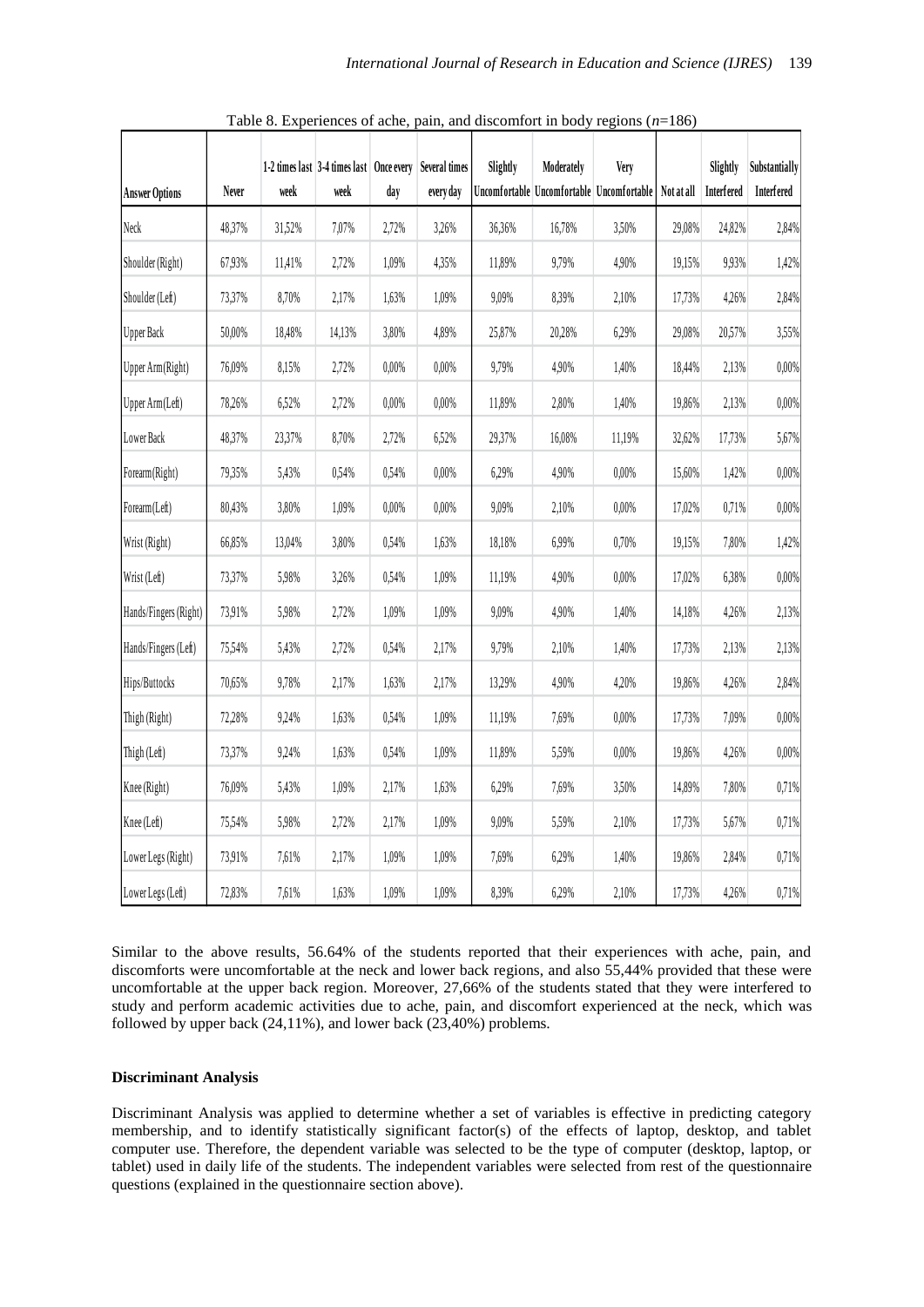Table 9 provides the information that desktop computer use at school for lectures, location of desktop computer use, location of laptop use, location of tablet use, and the frequency of experiencing ache, pain, and discomfort in right knee were found to be significant factors (by using SPSS 15).

|           | Function |         |      |         |         |
|-----------|----------|---------|------|---------|---------|
|           |          | 2       | 3    |         |         |
| Sch Des   | $-142$   | $-.217$ | .417 | $-.328$ | .812    |
| Locat Des | $-.397$  | $-.311$ | .753 | .084    | $-429$  |
| Locat_Lap | .946     | $-143$  | .400 | $-.128$ | $-.113$ |
| Locat Tab | .001     | .954    | ,313 | $-.013$ | .009    |
| F Knee R  | .425     | $-.047$ | .199 | ,892    | .301    |

Table 9. Standardized Canonical Discriminant Function Coefficients

## **Conclusions**

Computer use is proven to contribute to the formation of musculoskeletal discomfort. With the advances in the technology, computers are more involved in education, with various forms. Desktop computers, laptops, and tablets are actively used for educational purposes. This study was constructed to reveal the ergonomic effects of the computer use for educational purposes on the students  $(n=186, \text{ mean age}=14,61)$ .

It was challenging to work with students, especially having them to fill out a questionnaire which was made of two sections. In order not to violate the rights of the students, ethic board decision and consent of the students were acquired before the study. The questionnaire results illustrated that 25% of the students were using all types of computers (laptop, desktop, and tablet). Even though students were observed to use laptops and tablets more in their daily life, our research showed that desktop computer use, especially at school was one of the significant factors contribute to musculoskeletal discomfort.

The majorities of the students have been using desktop, laptop, and tablet computers for more than 1 year. However, our findings provided that students are experiencing musculoskeletal discomforts highly at the neck, lower back and upper back regions. This finding shows that the students do not recognize the importance of ergonomic posture during computer use. Not only the experience of ache pain, and discomfort, but also their frequency, especially at the right knee, was found to be significant to the formation of musculoskeletal problems. These discomforts were shown to their studies and academic activities.

## **Recommendations**

As the computer use is integrated into education for effective teaching, students should receive ergonomic trainings not to suffer from ergonomic problems, especially musculoskeletal discomforts which may damage their body during the growth phase. This study should be repeated with the contribution of more students to provide generalizability to the study. Thus, the effects of laptop, desktop, and tablet use for educational purposes could be analyzed with a wider population. Routine exercises should be given to the students to develop their musculoskeletal system in order not to suffer from such discomforts.

## **References**

- Cornell University Ergonomics Web (CUergo), (1999). *Cornell Musculoskeletal Discomfort Questionnaires*, http://ergo.human.cornell.edu (Access date: 2014).
- Greig, A. M., Straker, L. M., Briggs A. M., (2005). *Cervical erector spinae and upper trapezius muscle activity in children using different information technologies*, Physiotheraphy, *91*, 119-126.
- Harris, C., Straker L., (2000). *Survey of physical ergonomics issues associated with school children's use of laptop computers*, International Journal of Industrial Ergonomics, *26*, 337-346.
- Hedge, A., Morimoto S., McCrobie D., (1999). *Effects of keyboard tray geometry on upper body posture and comfort,* Ergonomics, Vol: *42* (10), 1333-1349.